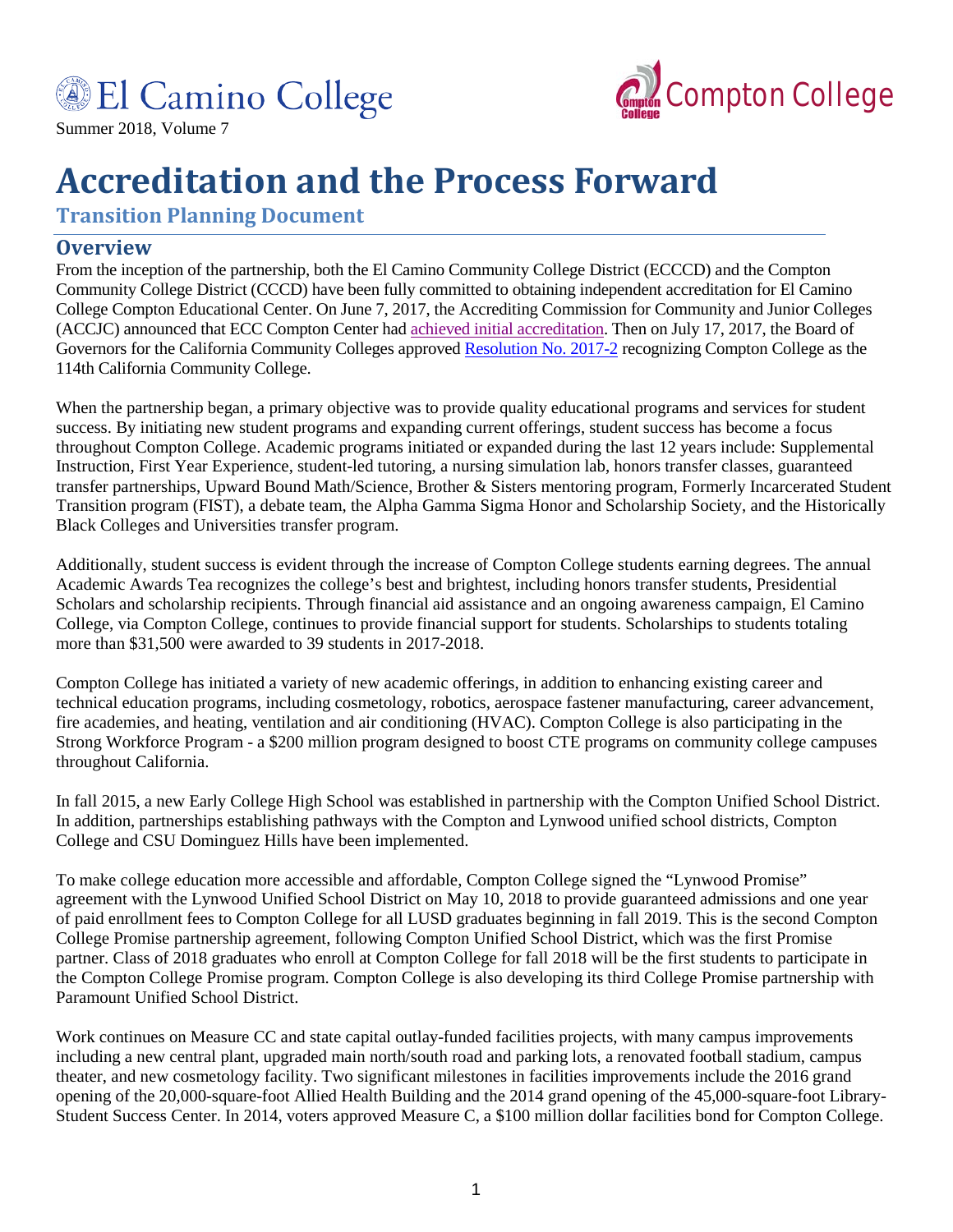# **Completed Activities**

Since beginning the process to apply for Accreditation Eligibility, the following activities/events have been completed:

#### **Spring/Summer 2012**

- 1. Continued coordination of the assessment of Student Learning Outcomes (SLO) statements in the Student Services and Academic Affairs areas. Compiled documentation shows revisions to courses and programs that improve student learning and are based on SLO assessments.
- 2. Documented evidence showing strong links between the budgeting and planning processes.
- 3. Implemented fiscally sound policies and procedures in the Business Office.
- 4. Resolved all CCCD prior year audit findings.
- 5. Reconstituted the Fiscal Integrity Accreditation subcommittee.
- 6. Continued transferring the functions performed by ECC on behalf of Compton Center to CCCD offices and personnel.
- 7. Hosted a collegial consultative Planning Summit.
- 8. Produced and distributed widely, an update to the "Process to Accreditation" document.

## **Fall 2012/Spring 2013**

- 1. Published and distributed eligibility information to internal and external audiences.
- 2. Hosted open forum to discuss status of readiness to submit eligibility application.

#### **Fall 2013**

- 1. Reviewed Accreditation Steering Committee checklists regarding accreditation eligibility readiness.
- 2. Posted to the Portal the third draft of narrative document that describes Compton Center's status in meeting the 21 eligibility criteria; reviewed document with the El Camino College Cabinet, senior management and other constituencies.
- 3. Hosted a collegial consultative Accreditation Summit on September 26, 2013.
- 4. Held open forum on December 5, 2013 to discuss the third draft of the narrative document.
- 5. Published information on El Camino College and ECC Compton Center websites.
- 6. Hosted community workshops in concert with CCCD Special Trustee Advisory Committee.

## **Spring 2014**

- 1. Reviewed the CCCD 2012-2013 fiscal year audit to determine if the CCCD meets the ACCJC fiscal eligibility requirements.
- 2. Presented a copy of the third draft of the Eligibility Application to the ECCCD and CCCD Board of Trustees for review and comment.

## **Fall 2014/Spring 2015**

- 1. Completed writing Eligibility Application.
- 2. ECC Compton Center Accreditation Liaison Officer initiated contact with the chair of the Accrediting Eligibility Committee to review the final draft.
- 3. El Camino College submitted the Eligibility Application to the Accrediting Commission Eligibility Committee on January 25, 2015.
- 4. The Commission's Eligibility, Candidacy, and Initial Accreditation Committee reviewed the final Eligibility Application and supporting documentation.
- 5. The President/CEO of the Accrediting Commission informed ECC Superintendent/President on March 18, 2015, that the Eligibility Proposal for ECC Compton Center was approved.
- 6. Produced and distributed widely, an update to the "Process to Accreditation" document.

## **Summer 2015**

1. ECC Superintendent/President and CCCD Special Trustee met with the ACCJC to discuss the timelines for submitting the ECC Compton Center Self-Evaluation Report and application for Accreditation Candidacy, as well as the subsequent visit by the ACCJC evaluation team.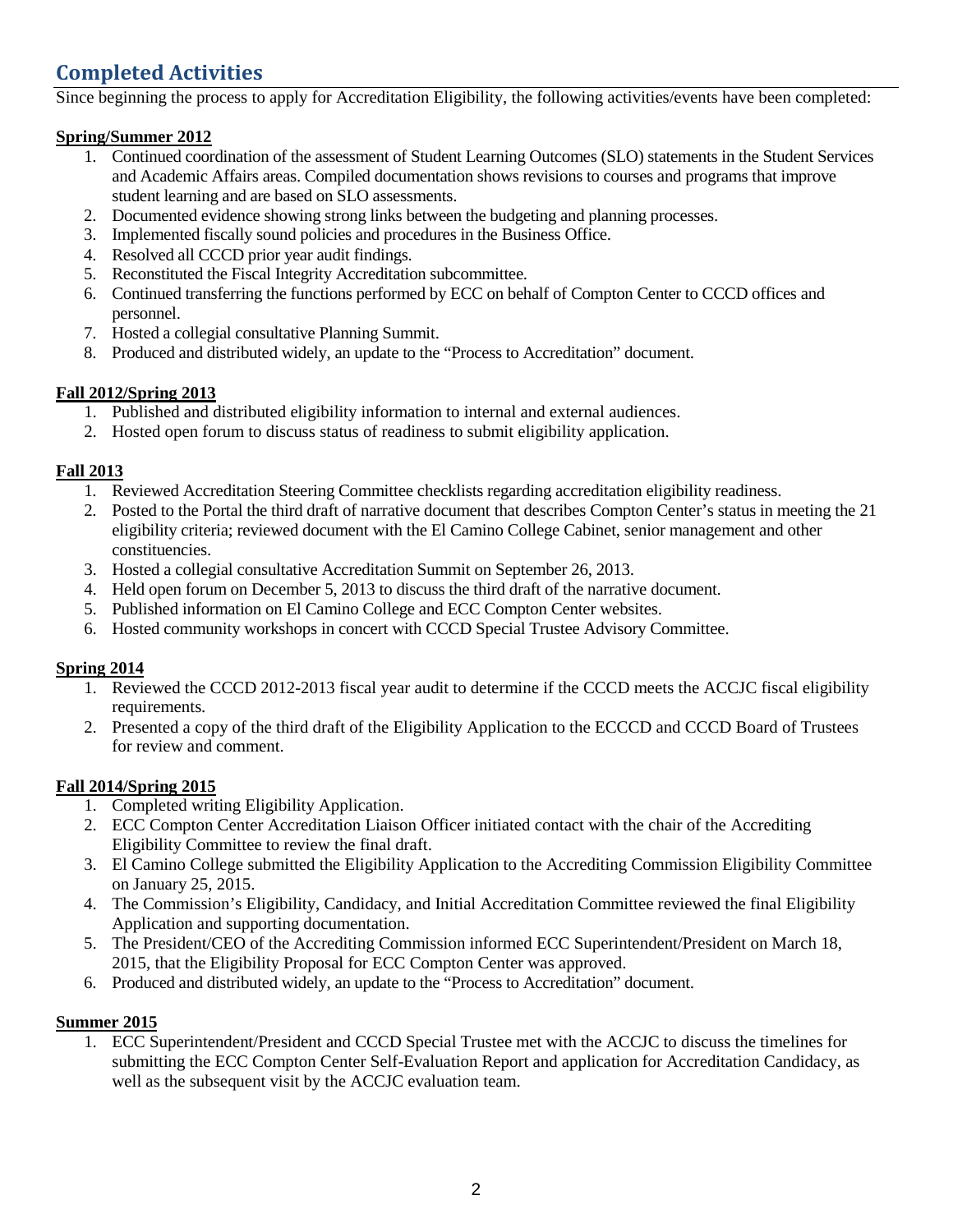# **Fall 2015**

- 1. ECC Compton Center began preparing to apply for Accreditation Candidacy, which includes a self-evaluation report.
- 2. ECC Compton Center's Accreditation Self-Evaluation Steering Committee established standards committees that align with the ACCJC 2014 Accreditation Standards and requested volunteers from faculty/staff to participate on the standards committees.
- 3. At ECC Compton Center's faculty/staff Professional Development Day on August 21, 2015, ACCJC President/ CEO presented the keynote address to explain the new Accreditation Standards adopted by the ACCJC in June 2014. ECC and ECC Compton Center began working on the initial Self-Evaluation Report for candidacy.
- 4. Training began for Accreditation Standards committee members on how to write to the Accreditation Standards.
- 5. Standards committees reviewed and discussed sub-standards and began gathering evidence to support the narrative.
- 6. Completed findings and evidence for the standards.

# **Spring 2016**

- 1. Completed descriptive narratives for all parts of each accreditation standard.
- 2. Completed self-evaluation for each accreditation standard and identified Actionable Improvement Plans.
- 3. Standards committees reviewed first draft of Self-Evaluation Report for accuracy, and provided edits.
- 4. Editors completed second draft of Self-Evaluation Report.
- 5. Draft of the Self-Evaluation Report posted on ECC Compton Center and El Camino College websites.
- 6. Held two accreditation forums: May 5, 2016 at ECC and May 10, 2016 at ECC Compton Center.
- 7. ECC Superintendent/President, CCCD Special Trustee, and Provost/CEO held meetings with California Community Colleges Chancellor and Chancellor's Office staff, ACCJC President/CEO and staff, and area assembly and senate representatives regarding ECC Compton Center and the Self-Evaluation Report.

# **Summer/Fall 2016**

- 1. Completed the consultation process for Self-Evaluation Report.
- 2. Performed final editing of the Self-Evaluation Report.
- 3. Revised ECCCD and CCCD [Partnership Agreement.](http://www.district.compton.edu/history/docs/ECCCD-CCCD-Agreement-113016.pdf)
- 4. ECC Superintendent/President, CCCD Special Trustee, and Provost/CEO met with California Community College Chancellor and staff regarding ECC Compton Center and the Self-Evaluation Report.
- 5. Presented copy of the Self-Evaluation Report to ECCCD Board of Trustees for review and comment.

# **Spring 2017**

- 1. January 6, 2017, submitted the [ECC Compton Center Self-Evaluation Report](http://www.compton.edu/campusinformation/accreditation/2017-ComptonCenter-SelfEval-Report.pdf) to the ACCJC, along with the letter of application for Accreditation Candidacy.
- 2. ACCJC's external evaluation team visited ECC Compton Center March 6-9, 2017.
- 3. On June 7, 2017, received notification from ACCJC that Compton College achieved candidacy and initial accreditation.
- 4. Compton College Provost/CEO title change to President, Compton College and CEO, CCCD.

## **Summer 2017:**

- 1. Updated th[e "Accreditation and the Process Forward" document.](http://www.elcamino.edu/administration/vpaa/accreditation/docs/accreditation-process-forward-July2017.pdf)
- 2. Established the ECC/Compton College Transition Team. First meeting was held July 11, 2017.
- 3. Created a [Partnership Transition Plan.](http://www.compton.edu/adminandoperations/provostceo/Documents/Partnership-Transition-Plan-2016-2021.pdf)
- 4. Established subcommittees and developed schedule for monthly meetings.
- 5. Implementation of the [Compton District Recovery Plan/Funding Request](http://district.compton.edu/administration/docs/Funding-Request-CCCD.pdf) in the amount of \$11.3 million.

# **Fall 2017**

- 1. The [Quality Focus Essay](http://www.compton.edu/campusinformation/accreditation/docs/Compton-College-QFE-Special-Report-FINAL.pdf) was submitted to ACCJC for review on November 22, 2017.
- 2. CCCD approved several new Informational Technology Services Department staff job descriptions.

## **Spring 2018**

1. ACCJC at its January 10-12, 2018 meeting, reviewed and accepted the Compton College Quality Focus Essay-Special Report. The [ACCJC action letter dated January 26, 2018](http://www.compton.edu/campusinformation/accreditation/docs/Compton-College_ACCJC-Letter-012618.pdf) is available online.